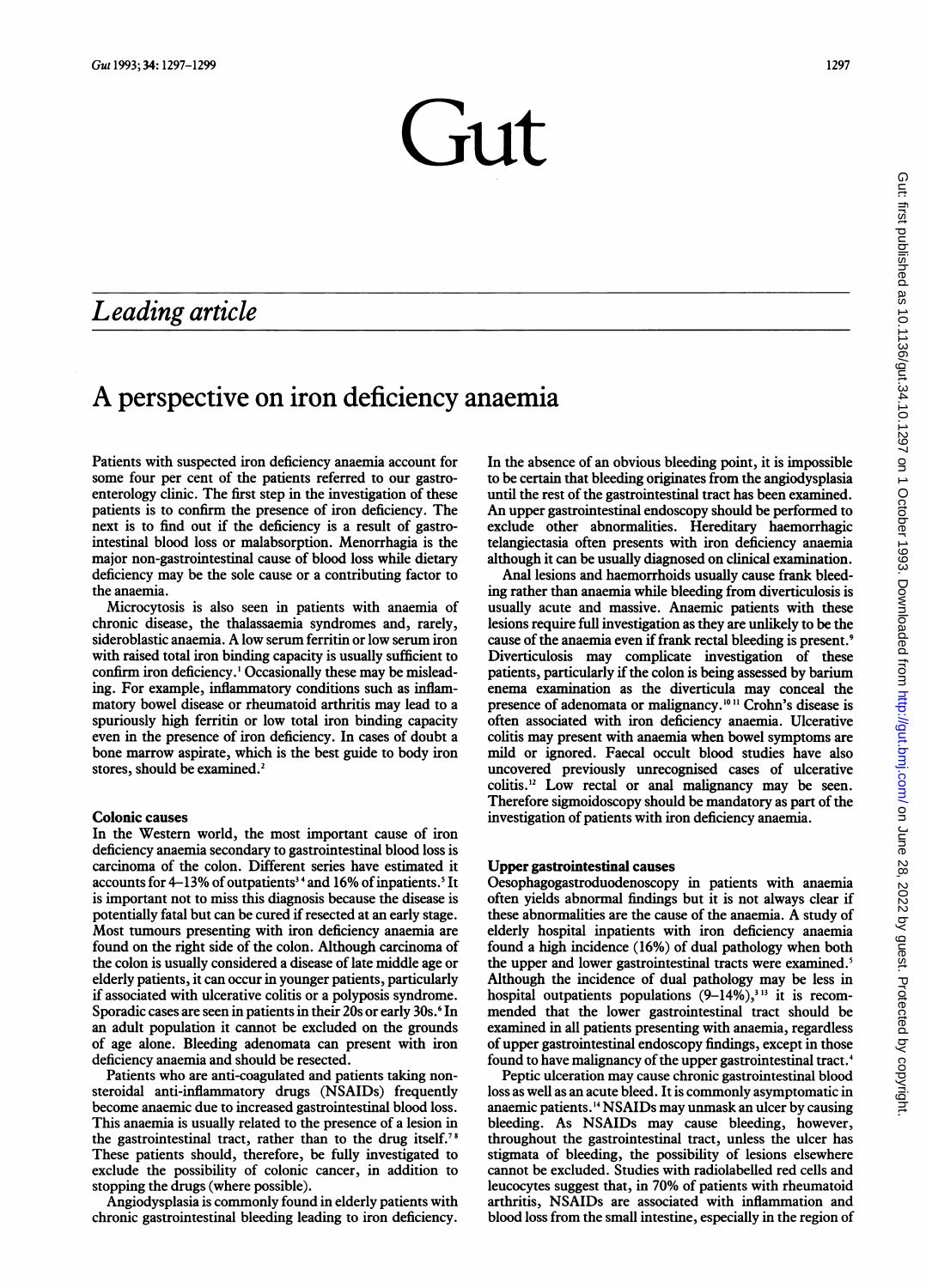the terminal ileum.'5 NSAIDs may also trigger or exacerbate bleeding from vascular lesions in the intestine as well as malignant lesions. Antral ectasia (watermelon stomach) and carcinoma of the stomach'6 have presented in this way. Severe erosive oesophagitis may be a cause of iron deficiency anaemia but hiatus hernia alone seems unlikely to cause iron deficiency anaemia.

#### Small intestinal causes

Bleeding from the small bowel may occur either from mucosal lesions or intramural lesions. Enteroscopy has identified three different types of mucosal lesion: red spot lesions with intact villi overlying them, erosions with damaged villi and discrete edges, and ulceration in which the thickness of the mucosa has been breached.'7 Mural lesions include leiomyomata, carcinomata, small bowel lymphoma, secondary tumour deposits, and lipomata. Superior mesenteric angiography may also show these lesions and angiodysplasia.

## Malabsorption

Inability to absorb iron also leads to anaemia. Iron deficiency may thus be found in postgastrectomy patients or patients with untreated coeliac disease. Most studies of patients presenting with anaemia find 2-3% of the population have villous atrophy.<sup>318</sup> It is important to remember that coeliac disease can present at any age and that iron deficiency anaemia may be the only presenting symptom. <sup>19</sup>

#### Recommended plan of investigation

A recent study suggests that symptoms are an unreliable guide to the cause of anaemia in patients with gastrointestinal blood loss.<sup>3</sup> Relevant aspects of the history include drug ingestion, particularly NSAIDs or anti-coagulants, a history of previous abdominal surgery such as gastrectomy, or of radiotherapy, or a family history of bowel cancer or colonic polyps. Dietary iron intake should be assessed. Although this is rarely the sole cause of the iron deficiency, in one study it was found to be a contributing factor in 57% of patients.<sup>3</sup> While examining the patient, it is important to look for signs of systemic disease such as telangiectasia, signs of chronic liver disease or purpura. All patients being investigated for iron deficiency anaemia of gastrointestinal origin should have either rigid or flexible sigmoidoscopy (with a low threshold for biopsy). Routine blood tests of renal function and liver function and clotting studies are unhelpful in the investigation of patients with iron deficiency anaemia.<sup>3</sup> They may be appropriate, however, in patients where the history or examination points to systemic disease such as chronic liver disease.

Ideally the initial investigation should be total colonoscopy as this will not only examine for malignant lesions but offers an opportunity to assess the mucosa for angiodysplasia. In addition lesions can be biopsied or cauterised.<sup>20 21</sup> At present, however, it still has limited availability so that for some patients sigmoidoscopy and barium enema examination provide an alternative.

Unless a bleeding point is seen on colonoscopy or the patient is found to have carcinoma of the colon, all patients should have upper gastrointestinal endoscopy. Variable proportions of patients with anaemia are found to have dual pathology<sup>3-5</sup> and it is impossible to be certain which lesion is the major contributor to blood loss until the lesions have been treated. During gastroscopy, the folds of Kerckring are assessed for any reduction<sup>22</sup> and distal duodenal biopsy specimens are taken in all patients for histological examination to look for villous atrophy.

Although few patients under investigation for iron deficiency anaemia will be found to have bleeding from the small intestine, these lesions can be difficult to find and therefore a disproportionate amount of time is spent in investigating these patients. Barium studies including small bowel enema are rarely helpful in this group of patients, $423$  although occasionally they may be useful in younger patients who are found to have Crohn's disease or a Meckel's diverticulum. Distal small bowel lesions may also be shown by reflux at barium enema or by entering the terminal ileum at colonoscopy.

In a young patient with a negative gastroscopy and large bowel study, a small bowel enema may be useful to exclude Crohn's disease. If there is suspicion of a Meckel's diverticulum an isotope scan may be helpful but it is important to remember that this investigation carries a significant proportion of false negatives.<sup>24</sup> In older patients the small bowel enema is rarely helpful and the next investigation should be enteroscopy or mesenteric angiography.<sup>25</sup> For patients who are bleeding acutely technetium-labelled red cell isotope scans or technetium-labelled sulphur colloid scans may provide additional information but when the rate of bleeding is slow, as in most patients with iron deficiency anaemia, these investigations are not helpful.<sup>26</sup>

For a few patients who experience severe or recurrent gastrointestinal bleeding of unknown origin, diagnostic laparotomy still has a place.<sup>27</sup> The diagnostic yield at laparotomy can be improved by combining it with preoperative or peroperative angiography to identify the bleeding segment of bowel and with on table endoscopy to find the lesion.<sup>28</sup>

#### **Outcome**

Initial investigations including colonoscopy or sigmoidoscopy and barium enema and upper gastrointestinal endoscopy with duodenal biopsy will establish a cause for the anaemia in 80% of patients. Enteroscopy has identified small intestinal lesions in <sup>a</sup> further 30-40% of patients in whom the first line investigations were normal. Where there is a possibility that the anaemia may be exacerbated by drugs such as NSAIDs or anti-coagulants, these should be stopped if possible. For patients with vascular abnormalities endoscopic cautery may be appropriate. If the lesions are restricted, however, to a small segment of bowel and the patient suffers from recurrent episodes of anaemia, then surgical resection is appropriate. Other treatments that may be useful for patients with recurrent anaemia from vascular abnormalities include oestrogens, $2^9$  ethamsylate, and tranexamic acid.

For the remaining 20% of patients in whom no cause for the anaemia has been found, careful follow up with monitoring of haemoglobin and red cell indices is required. If the anaemia persists or frank bleeding occurs, further investigation should be done. A recent follow up study by Sahay and Scott, $30$  however, suggests that in two thirds of these patients the anaemia resolves and does not recur. The extent to which the rest of the patients should be investigated further depends on their age and general health, symptoms related to the anaemia, and the need for continuing iron treatment or blood transfusions, where antibody formation may cause major problems.

### Prospects

Earlier detection of carcinoma of the bowel by the use of faecal occult blood screening tests should reduce the number of these patients presenting with iron deficiency anaemia. A negative test in an anaemic patient cannot exclude the possibility of carcinoma of the colon and therefore patients